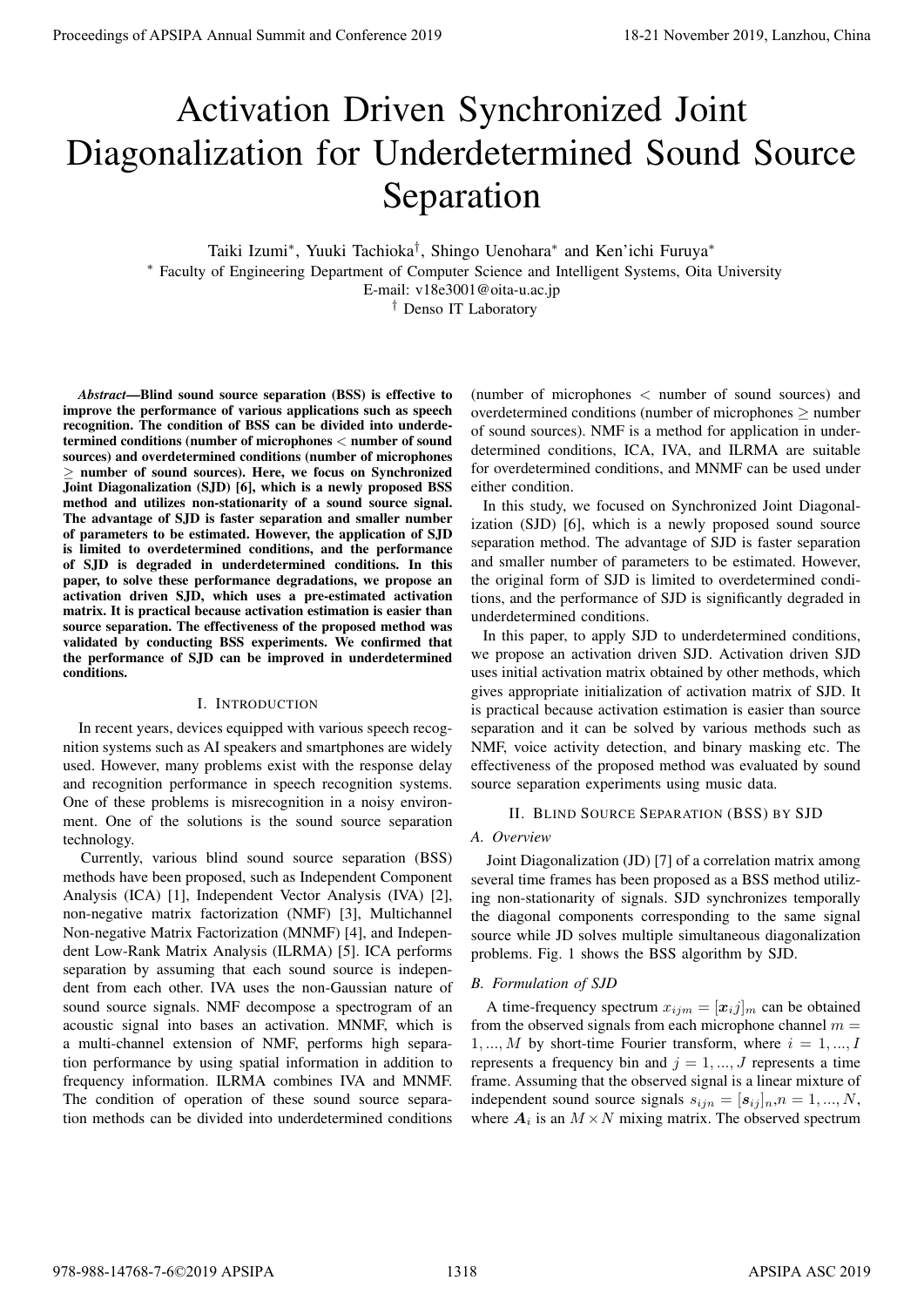

Fig. 1. BSS algorithm by SJD.

can be related to the source spectrum *s* by the following equation.

$$
x_{ij} = A_i s_{ij}.
$$
 (1)

The purpose of BSS is to obtain an  $N \times M$  separation matrix *W<sup>i</sup>* for each frequency bin *i* only from the observed signal and to estimate the separated signal  $y_{ijn} = [\mathbf{y}_{ij}]_n$  by the following equation.

$$
\mathbf{y}_{ij} = \mathbf{W}_i \mathbf{x}_{ij}.\tag{2}
$$

# *C. Joint Diagonalization (JD)*

The simultaneous diagonalization of the correlation matrix is performed for each frequency bin *i*. *J* time frames are divided into *P* time sections  $\mathcal{J}_p(p = 1, ..., P)$  and the correlation matrix  $X_{ip}$  of the observed signal and the correlation matrix *Yip* of the separated signal are obtained by the following Eq. (3) and Eq. (4) in each time section *p*.

$$
\boldsymbol{X}_{ip} = \frac{1}{P} \sum_{j \in \mathcal{J}_p} \boldsymbol{x}_{ij} \boldsymbol{x}_{ij}^H, \tag{3}
$$

$$
Y_{ip} = \frac{1}{P} \sum_{j \in \mathcal{J}_p} y_{ij} y_{ij}^H = W_i X_{ip} W_i^H, \tag{4}
$$

where *H* is the Hermitian transpose. Then, a separation matrix  $W_i$  is obtained by simultaneously diagonalizing the *P* correlation matrices  $Y_{ip}$  of the separated signal. In the case of  $P = 2$ , these can be strictly diagonalized, but when  $P \geq 3$ , it is generally impossible to obtain an exact solution.

#### *D. Synchronized Joint Diagonalization (SJD)*

To model the non-stationarity of the signal source, the diagonal matrix  $\hat{Y}_{ip}$  is defined by the following equation.

$$
[\hat{Y}_{ip}]_{nn'} = \begin{cases} v_{pn} & \text{if } n = n' \\ 0 & \text{if } n \neq n'. \end{cases}
$$
 (5)

SJD minimizes multichannel Itakura-Saito divergence between  $Y_{ip}$  and  $\hat{Y}_{ip}$ .

$$
d_{IS}(\boldsymbol{Y}_{ip}, \hat{\boldsymbol{Y}}_{ip}) = \text{tr}(\boldsymbol{Y}_{ip} \hat{\boldsymbol{Y}}_{ip}^{-1}) - \log \left[ \det \boldsymbol{Y}_{ip} \hat{\boldsymbol{Y}}_{ip}^{-1} \right] - N, \tag{6}
$$



Fig. 2. Flow of activation driven SJD

where the right hand side depends only on the time section *p* and the source ID *n*, and does not depend on the frequency bin *i*. SJD minimizes a cost function *C* summed over all frequency bins.

$$
C = \sum_{i=1}^{I} \sum_{p=1}^{P} \left[ \sum_{n=1}^{N} \left( \frac{[Y_{ip}]_{nn}}{v_{pn}} + \log v_{pn} \right) - 2 \log |\det W_i| \right].
$$
  
(7)

# *E. BSS Algorithm*

By differentiating Eq. (7) with respect to  $v_{pn}$  and setting it to zero, the following update rule, Eq. (8) is derived.

$$
v_{pn} = \frac{1}{I} \sum_{i=1}^{I} \left[ Y_{ip} \right]_{nn}, \tag{8}
$$

where  $v_{pn}$  is an element of an activatino matrix  $V$ .

$$
\boldsymbol{V} = \begin{bmatrix} v_{11} & \cdots & v_{1N} \\ \vdots & \ddots & \vdots \\ v_{P1} & \cdots & v_{PN} \end{bmatrix}
$$
 (9)

The separation matrix  $W_i$  for each frequency bin is updated by the following procedure. First, correlation matrices averaged over all time sections are obtained.

$$
U_{in} = \frac{1}{P} \sum_{p=1}^{P} \frac{1}{v_{pn}} X_{ip}.
$$
 (10)

Second, from Eq. (10),  $W_i$  can be updated by hybrid simultaneous diagonalization of  $N$  matrices  $U_{in}$  as

$$
\boldsymbol{w}_{in} = \left(\boldsymbol{W}_{i}\boldsymbol{U}_{in}\right)^{-1}\boldsymbol{e}^{n},\tag{11}
$$

where  $e^n$  is an  $N$  dimensional vector in which only the *n*th row is unity. Then, normalization is performed using the following equation.

$$
\boldsymbol{w}_{in} \leftarrow \frac{\boldsymbol{w}_{in}}{\sqrt{\boldsymbol{w}_{in}^H \boldsymbol{U}_{in} \boldsymbol{w}_{in}}}.
$$
 (12)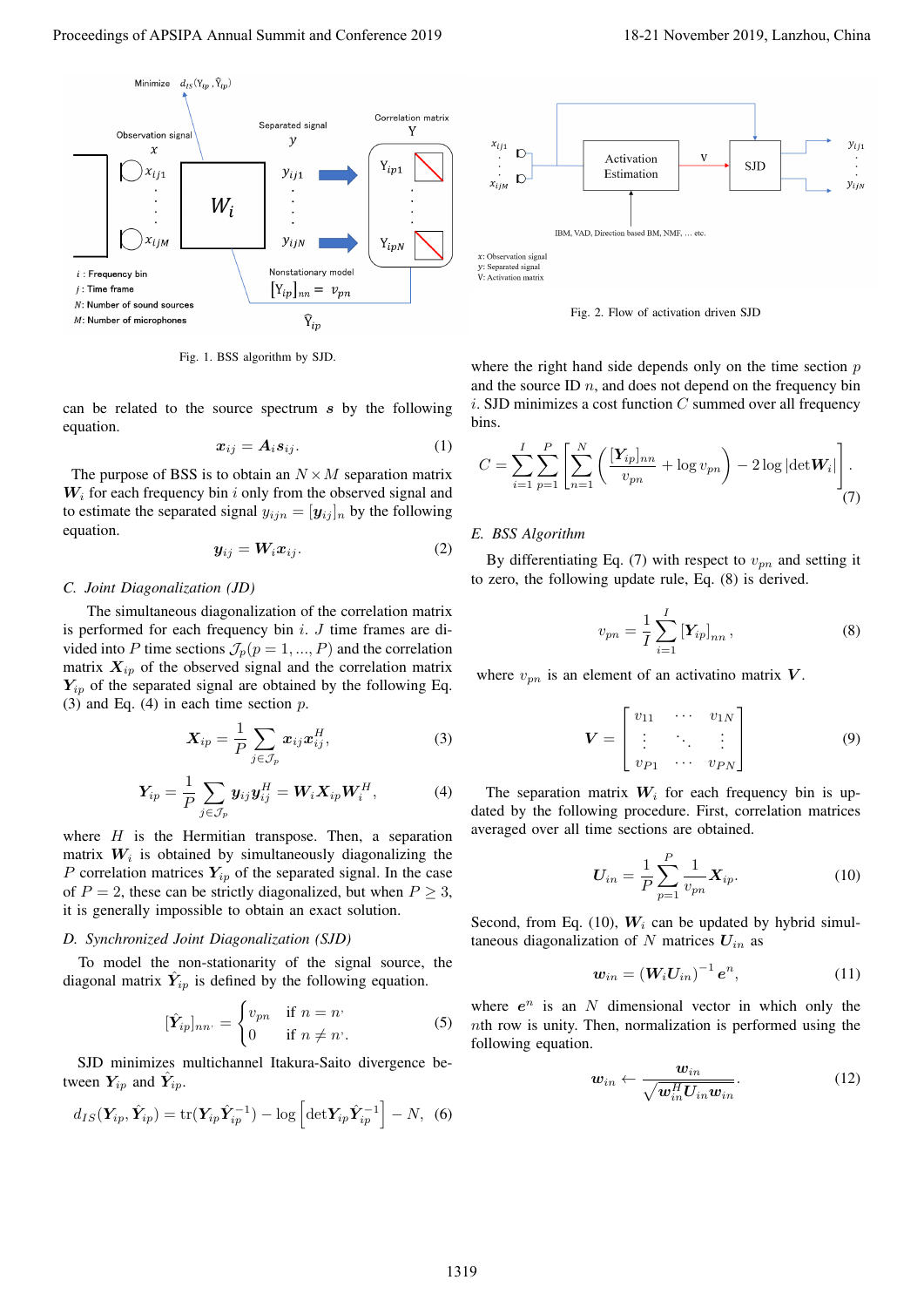#### CONDITION

# *A. Extension of SJD for Underdetermined Condition*

The original form of SJD is limited to overdetermined conditions. It is necessary to extend Eq. (11) because a matrix inversion of (*WiUin*) cannot be calculated. Therefore,  $(W_i U_{in})^{\dagger}$  is substituted by  $(W_i U_{in})^{-1}$  in Eq. (11). *w* is updated as

$$
\boldsymbol{w}_{in} = \left(\boldsymbol{W}_{i}\boldsymbol{U}_{in}\right)^{\dagger}\boldsymbol{e}^{n},\tag{13}
$$

where *†* is the Moore Penrose pseudo inverse matrix.

# *B. Activation Driven SJD*

Previous study [8] has confirmed that the performance of SJD depends on the estimation performance of the activation matrix  $V$ . If it is possible to give an appropriate initial value to an activation matrix of SJD, its performance can be improved even in underdetermined conditions.

We propose an activation driven , which uses a pre-estimated activation matrix. Fig. 2 shows the flow of the activation driven SJD. Various types of methods can be used to estimate activation before SJD. For example, Ideal Binary Mask (IBM), Direction based Binary Mask (BM) [9], Voice Activity Detection (VAD) [10] and NMF can be applied. NMF directly obtains activations and VAD estimates speech activation. BM estimates sound source activation based on direction of arrival.

# *C. Activation Estimation by Binary Mask*

In this paper, we estimate activation by IBM to confirm whether activation estimation is effective. IBM gives an oracle activation whether the target sound at each time-frequency bin is active using the source signal based on sparsity.

$$
v_{pn} = \frac{1}{I \cdot P} \sum_{i} \sum_{j \in \mathcal{J}_p} M_{ijn}^2 X_{ij}
$$
 (14)

Fig. 3 shows the flow of activation estimation by IBM. Fig. 4 shows examples of masks to each sound source estimated by IBM. Colored part indicates active parts where power of the sound source is greater than the threshold.

$$
M_{ijn} = \begin{cases} 1 & \text{if } s_{ijn} \cdot \bar{s}_{ijn} > \theta, \\ 0 & \text{otherwise,} \end{cases}
$$

where  $\theta$  represents a threshold and  $\bar{ }$  represents a complex coujugate. We apply these masks to the mixed signal and calculate the activation matrix  $V$  as (14). Fig. 5 shows estimated activations. These can be estimated easier than timefrequency masks, because these activations have one parameter per frame.

Fig. 3. Flow of activation estimation by IBM



Fig. 4. Examples of masks, *Mijn*



Fig. 5. Examples of estimated activation matrix V from the masks in Fig. 4.

#### IV. SOUND SOURCE SEPARATION EXPERIMENT

#### *A. Experimental Conditions*

The mixed signals were composed of three sound sources  $(N = 3)$ , as shown in TABLE I. These signals were observed by two microphones  $(M = 2)$ . The data were borrowed from the database [12]. In Fig. 6, the microphones are sequentially numbered from 1 to 14 from the right. The microphone numbers used in this experiment are 6 and 8. The parameters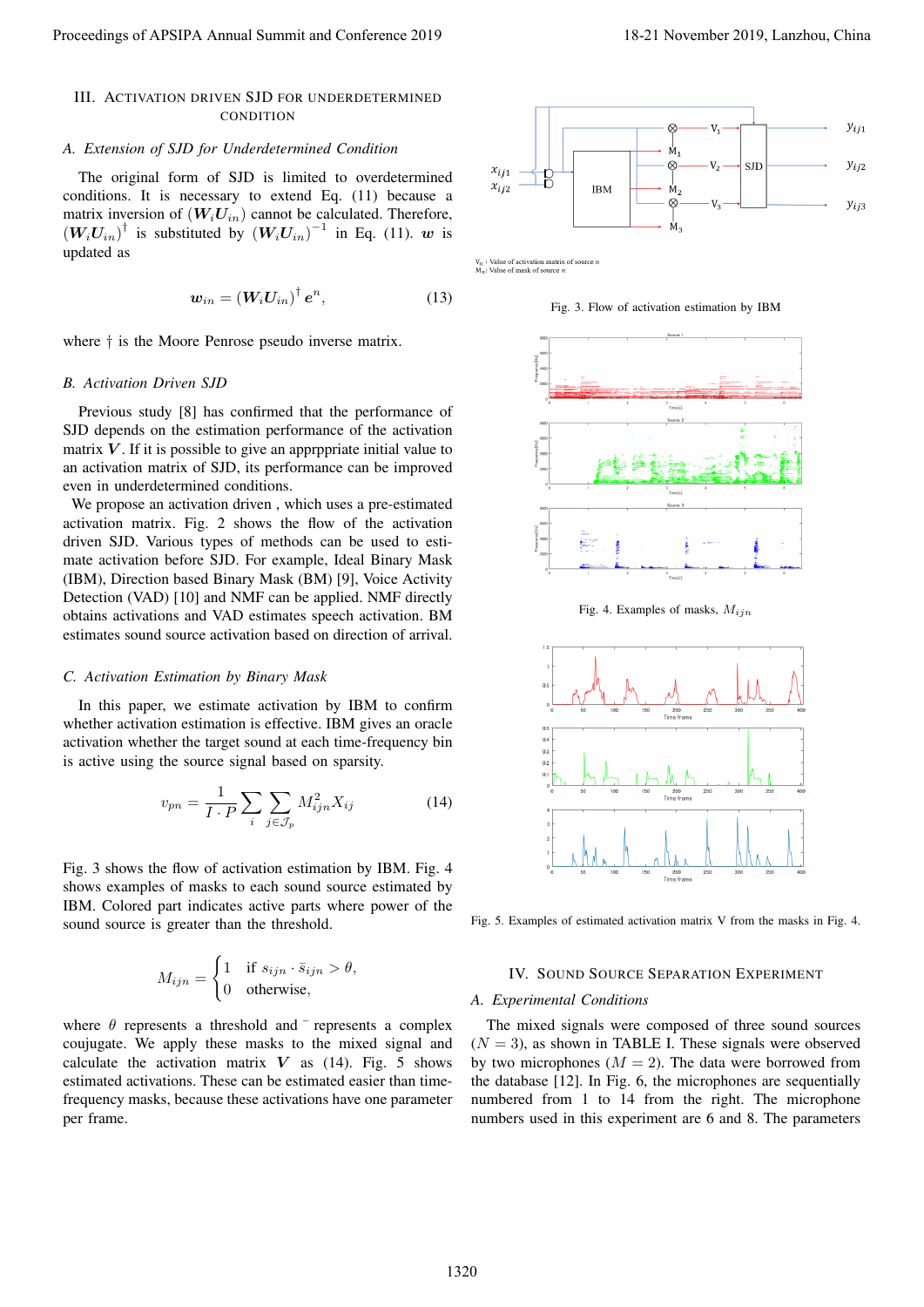

Fig. 6. Sound source and microphone settings.

of SJD are listed in TABLE II. The number of time sections *P* was set to the maximum  $P = 404$ . A previous study [6] reports that the separation performance increases as the number of time sections *P* approaches the maximum value. High performance separation cannot be obtained if *P* is too small. The length of each music piece listed in TABLE I was 6.4 seconds in order to align with the maximum value of *P*. The number of updates was set to 100 to ensure sufficient performance by preliminary experiments. The separation performance was evaluated in terms of the signal-to-distortion ratio (SDR) [13].

SDR = 10 log<sub>10</sub> 
$$
\frac{\sum_{t} s^{\text{im}} (t)^{2}}{\sum_{t} y^{\text{spat}} (t)^{2} + y^{\text{int}} (t)^{2} + y^{\text{artif}} (t)^{2}}
$$

where  $s^{\text{im}}$  is correct signal of target sound source,  $y^{\text{spat}}$ is filtered distortion,  $y^{\text{int}}$  is sound source signal other than the target sound source and  $y^{\text{artif}}$  is signal distortion due to separation processing.

# *B. Results*

The performance of SJD is significantly degraded in underdetermined conditions. Fig. 7 shows the experimental result of sound source separation by applying SJD to each musical piece. The average SDR is less than 3dB for all and it can be confirmed that sufficient performance cannot be obtained.

The proposed method is compared with the conventional method and MNMF. MNMF is the state-of-the-art BSS method in underdetermined conditions. It is confirmed in previous study [14] that MNMF has a large dependency on the initial value. Therefore, 10 random initial value patterns were prepared and sound source separation was performed. The results show the average SDR of 10 patterns. Fig. 7 also shows the performance comparisons. We confirm that the SDR is significantly improved by the proposed method. The separation

TABLE I MUSICAL PIECES USED FOR EXPERIMENT.

| ID             | Author/Song                         | Part                            |
|----------------|-------------------------------------|---------------------------------|
| 1              | <b>Bearlin</b><br>Roads             | piano<br>ambient<br>vocals      |
| $\overline{2}$ | Another Dreamer<br>The Ones We Love | drums<br>vocals<br>guitar       |
| 3              | Fort Minor<br>Remember The Name     | drums<br>vocals<br>violin+synth |
| 4              | Anonymous<br>Ultimate Nz Tour       | drums<br>guitar<br>synth        |

TABLE II PARAMETERS OF SJD.

| Reverberation time          | 300ms |
|-----------------------------|-------|
| Sampling rate               | 16kHz |
| Frame size                  | 1024  |
| Shift size                  | 256   |
| Number of sources           | 3     |
| Number of microphones       | 2     |
| Number of iterations        | 100   |
| Number of time sections $P$ |       |



Fig. 7. Average SDR of the conventional and proposed method and MNMF.

performance of the proposed method exceeds that MNMF for two musical pieces (ID3 and ID4). Therefore, it is effective to give an appropriate initial value to an activation matrix *V* . Activation estimation can be used to improve the separation performance of SJD in underdetermined conditions. These results, confirmed that the proposed method is effective.

# V. CONCLUSION

In this study, we propose activation driven SJD to apply SJD to underdetermined conditions. The performance can be improved by activation estimation. Sound source separation experiment confirmed that the proposed method was effective